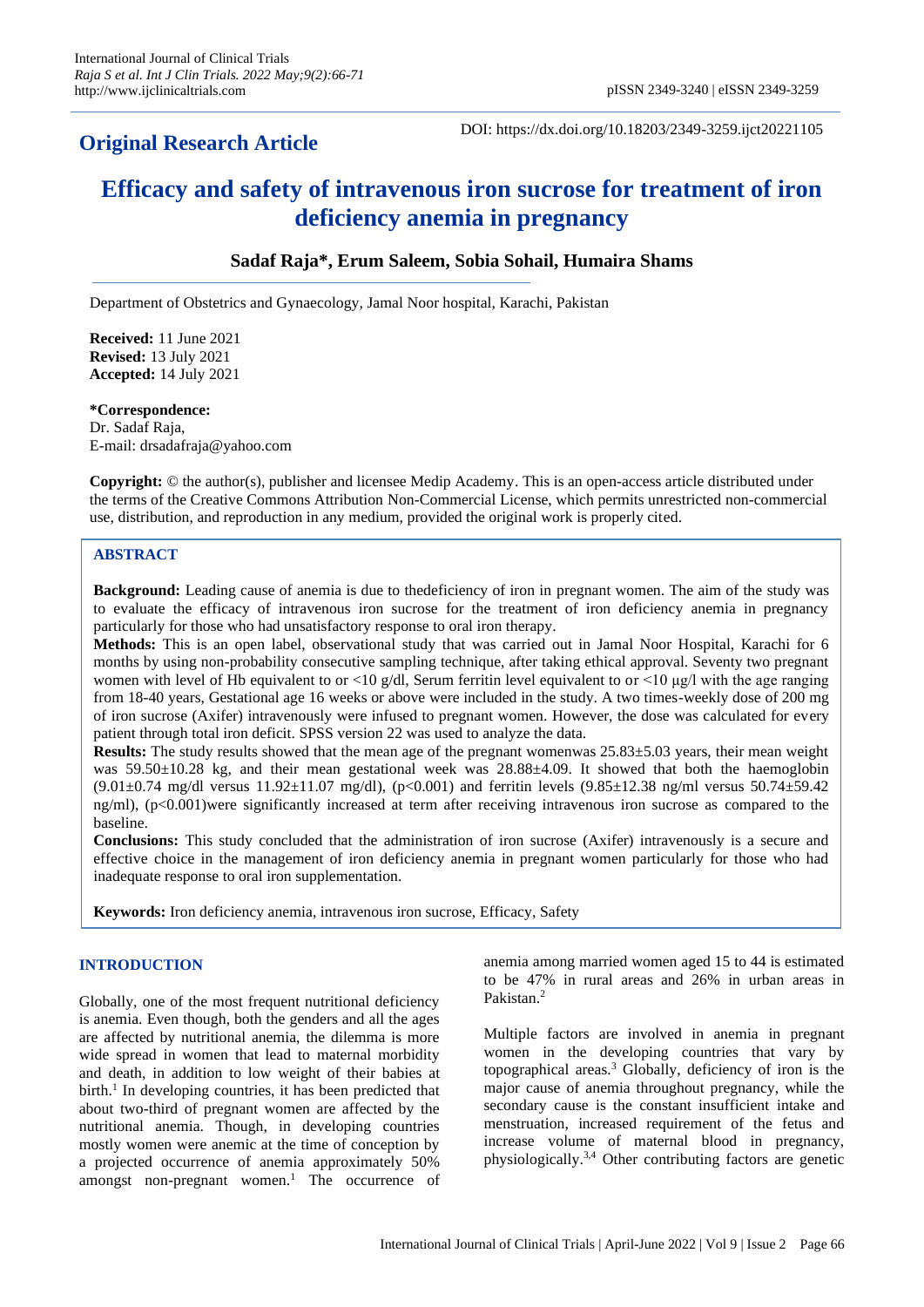causes and poor hygiene that might initiate illness and infections.<sup>5</sup>

Deficiency of iron and anemia are frequently existed in pregnancy.<sup>6,7</sup> A little drop off in hemoglobin (Hb) level is a usual physiological effect of the raised in volume of plasma in blood throughout pregnancy. Generally, following an early raise (because of the termination of menstruation), Hb levels decline at about 20 g/l and achieve their lowest level at some stage in the second trimester, return back to pre-pregnancy levels as the pregnancy proceed to term.6,8 The requirement of iron in pregnancy is increased because of increased requirement of volume of total blood counts needed for placenta and fetus, in labor. 7,8

In iron deficiency in pregnancy, females are susceptible to suffer from increased tiredness and weakness, temporary loss of remembrance, reduced concentration period and less performance at work, amplified stress on the cardiovascular system because of inadequate Hb level and low levels of diffusion and infiltration of blood oxygen, poorer resistance to diseases and a decreased acceptance to considerable loss of blood due to surgical procedures in labor.<sup>9</sup>

The recognized risks of iron deficiency become harmful for the fetus because low level of iron increase the chances of decreased level of Hb resulting in reduction of oxygen to the uterus, placenta and the fetus that is essential for development of fetus.<sup>9</sup> Furthermore, neonates of iron-deficiency anemia have been revealed to have a considerable increase in both behavioral and cognitive abnormalities till the age of 10 years following repletion of iron.<sup>10</sup> Adverse obstetric consequences, particularly untimely and early birth, low birth weight and fetal fatality can be associated with the iron deficiency anemia, even if anemia is mild to moderate.<sup>6,9</sup>

Regardless of haemoglobin condition, every pregnant woman must obtain prophylactic recommended dosage of iron commencing from second trimester till the end of pregnancy. Oral or parenteral iron should be rapidly given to those who develop anemia. Oral supplementation of ferrous sulfate on daily basis is effectual in order to prevent maternal anemia and iron deficiency as well, throughout in pregnancy, and decrease the chances of low birth weight. $11,12$ 

A variety of parenteral iron preparations are accessible that can be administered either intramuscularly or intravenously. In the beginning, iron dextran and iron sorbitol citrate was administered. Severe adverse anaphylactic reactions were observed with intravenous iron dextran so test dose was required before these injections. Therefore, iron sucrose has been projected to be harmless and effectual throughout pregnancy. <sup>13</sup> The advantage of iron sucrose is that there is no need of test dose before injection. <sup>14</sup> Iron sucrose complex (ISC) is a comparatively innovative preparation that is given intravenously for the improvement of iron deficiency anemia. This complex increases the Hb to acceptable level particularly injected in severe iron deficiency anemia in pregnant women.<sup>15</sup>

With the availability of restricted resources to deal with community health troubles, awareness of the local causes of diseases responsible for anemia is critical in order to intend the suitable protection and management approaches. The aim of the study was to analyze the effects and safety of IV iron sucrose to raise the Hb and ferritin level so as to overcome the iron deficiency anaemia in pregnant women in Pakistan.

# **METHODS**

This is an open label, observational study carried out in Jamal Noor Hospital, Karachi by using non-probability consecutive sampling technique, after taking ethical approval from the Institutional Review Board of the hospital. The duration of the study was about 6 months and it was conducted from December 2019 till June 2020 in Jamal Noor Hospital, Karachi. 72 pregnant women were enrolled for this study.

Pregnant women with Hb level equivalent to or  $\langle 10 \text{ g/d} \rangle$ . Serum ferritin level equivalent to or  $\langle 15 \text{ ng/l}, \text{ with the} \rangle$ age ranging from 18-40 years, gestational age of 16 weeks till at term were included in the study while identified allergic reaction to any active component, anemia not caused by lack of iron (such as hemolytic anemia), chronic or acute bacterial infection, pregnant women with gestational age <16 weeks, excess of iron or interruption in consumption of iron (such as haemosiderosis, haemochromatosis), liver cirrhosis and hepatitis, treated with iron products intravenously or transfusion of blood in 4 weeks were excluded from the study.

Demographic data and co-morbidities were recorded at the time of registration. A two times-weekly dose of 200 mg of iron sucrose (Axifer) intravenously were infused to pregnant women, until the aim of Hb level of patient accomplished.

The total collective dose of iron sucrose, equal to the total iron deficit (mg) can find out by the hemoglobin level (Hb) and body weight (BW).

The dose of iron sucrose was individually calculated for each patient according to the total iron deficit with this formula.

Total iron deficit (mg)  
= BW (kg) × (target Hb  
- actual Hb 
$$
\left(\frac{g}{dl}\right)
$$
 × 2.4  
\* +storage iron (mg)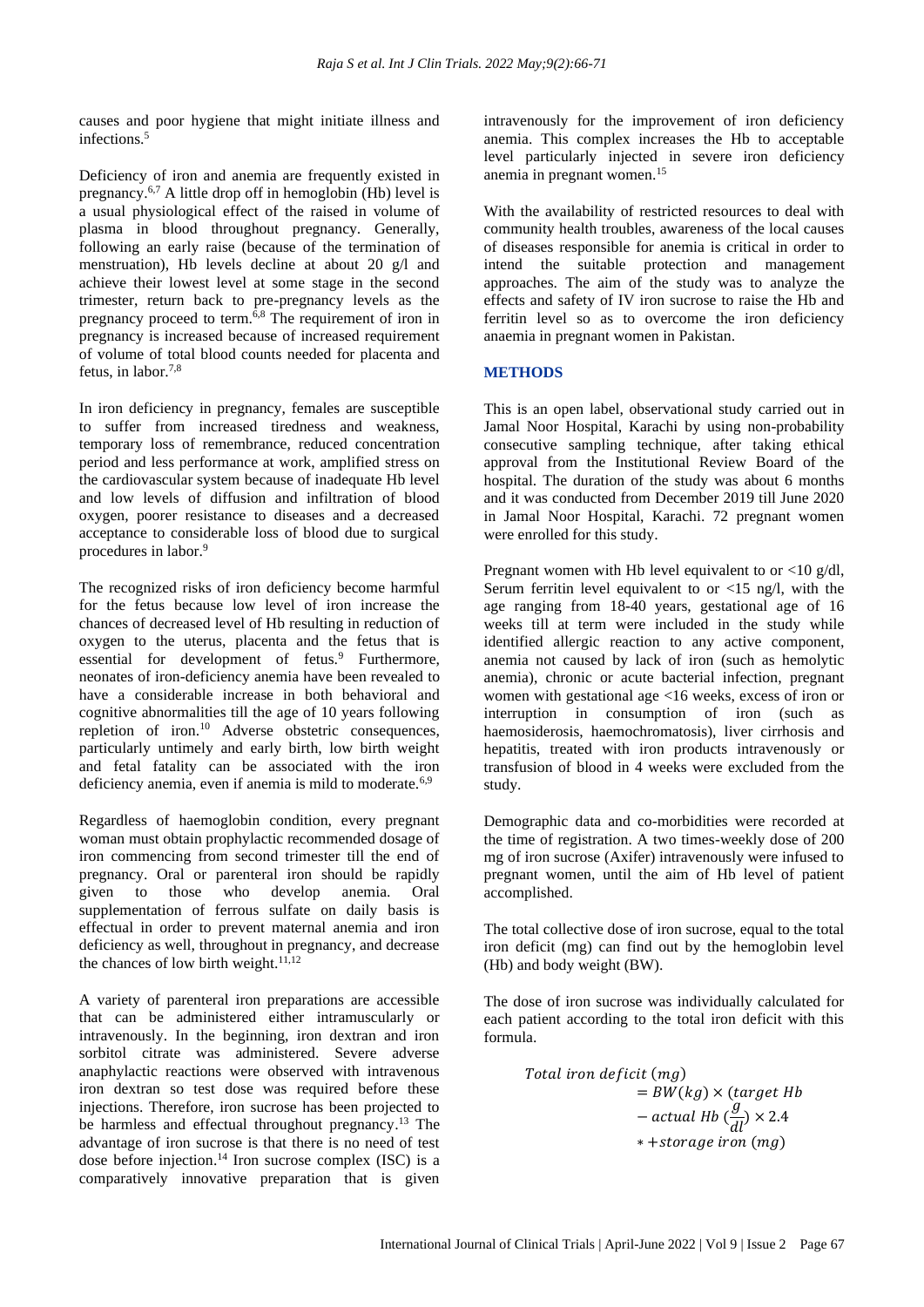Below 35 kg BW: target Hb=  $130 \text{ g/l}$  and storage iron= 15 mg/kg BW

35 kg BW and above: target Hb= 150 g/l and storage iron= 500 mg

\*Factor 0.24=0.0034 (iron content of Hb=  $0.34\%$ )×0.07 (blood volume=  $7\%$  of BW $\times$ 1000 (conversion of g to mg)

Total Iron sucrose to be administered (in ml)= Total iron deficit (mg)/20 mg iron/ml

#### *Data analysis*

SPSS version 22 was applied to analyze the data. Frequency and percentages were calculated for categorical variables such as gender, co-morbidities and adverse effects etc. Mean±Standard deviation were calculated for numerical variables such as age, Hb and Ferritin level. Wilcoxon rank- test wasused to compare mean Hb and ferritin level at, baseline and at term. P<0.05 were taken as statistically significant level.

#### **RESULTS**

The study results showed that the mean age of the pregnant women was 25.83±5.03 years, their mean weight was  $59.50 \pm 10.28$  kg, their mean gestational week was  $28.88\pm4.09$ , 9 (12.5%) of them had gestational diabetes,  $8(11.1\%)$  of them had hypertension,  $4(5.6\%)$ of them had each of the hyperthyroidism, asthma and genitourinary infection whereas 3 (4.3%) of them had chronic kidney disease (Table 1).

#### **Table 1: Baseline profile of pregnant females (n=72).**

| <b>Variables</b>                    | $N$ (%)/Mean $\pm$ SD |
|-------------------------------------|-----------------------|
| Age $(years)^1$                     | $25.83 \pm 5.03$      |
| Maternal weight $(kg)^2$            | $59.50 \pm 10.28$     |
| Gestational week <sup>3</sup>       | $28.88 + 4.09$        |
| <b>Gestational diabetes</b>         | 9(12.5)               |
| <b>Hypertension</b>                 | 8(11.1)               |
| Hyperthyroidism                     | 4(5.6)                |
| Asthma                              | 4(5.6)                |
| Chronic kidney disease <sup>1</sup> | 3(4.3)                |
| <b>Genitourinary infection</b>      | 4(5.6)                |
| $\mathrm{^{1}N}$ =70                |                       |
| $2N = 59$                           |                       |
| $3N = 50$                           |                       |

The study results further showed that both the hemoglobin ( $p<0.001$ ) and ferritin levels ( $p<0.001$ ) of females were significantly increased at term after receiving intravenous iron sucrose as compared to the baseline (11.92 $\pm$ 11.07 mg/dl verzus 9.01 $\pm$ 0.74 mg/dl and 50.74±59.42 ng/ml versus 9.85±12.38 ng/ml respectively). Furthermore, significant difference was observed in PCV ( $p<0.001$ ) and MCV as well ( $p<0.001$ ) (Table 2).

#### **Table 2: Comparison of baseline and term of hematological values.**

| <b>Variables</b>                          | Day-zero<br>$Mean \pm SD$ | at Term<br>$Mean \pm SD$ | P<br>value |
|-------------------------------------------|---------------------------|--------------------------|------------|
| $Hb$ (mg/dl)                              | $9.01 + 0.74$             | $11.92 \pm 11.06$        | < 0.001    |
| <b>Ferritin</b><br>(ng/ml)                | $9.85 \pm 12.38$          | $50.74 + 59.42$          | < 0.001    |
| <b>Mean</b><br>corpuscular<br>volume (fl) | 74.49 + 12.22             | $77.47 \pm 13.08$        | < 0.001    |
| Pack cell<br>volume $(\% )$               | $28.95 + 5.15$            | $38.26 + 40.08$          | < 0.001    |

#### **DISCUSSION**

Oral iron replacement is the primary option for the treatment of Iron deficiency anemia because of its efficacy, protection and economical reason. 16-18 On the other hand, Iron therapy intravenously has been specified in severe anemic conditions in which oral iron shows intolerance or contraindication, or when iron loss cannot be controlled by oral therapy, inflammatory illness and in patients with Iron deficiency anemia planned for possiblesurgery.18,19 Our study illustrated the efficacy of intravenous iron sucrose therapy rather than oral iron supplementation in moderate to severe anemia in pregnant women.

Roughly 1000 mg of iron is required during pregnancy for the growth of fetus and placenta and the same quantity for red cell augmentation.<sup>20</sup> Generally, this iron is activated from iron stores. Moreover, women with already deprived stores of iron, develop deficiency of iron during pregnancy. One of the study has revealed that Hb levels less than 8 g% (moderate to severe anemia) in pregnancy are related to higher maternal morbidity whereas Hb <5 g% is linked with cardiac decompensation and edema of lungs. Loss of even 200 ml of blood in third phase of labor leads to abrupt shock and fatality in these women. <sup>20</sup> As far as our study is concerned, the mean Hb level at baseline was reported  $9.01\pm0.74$  mg/dL indicating moderate to severe anemia in pregnant women at 16 weeks of gestational age that was improved to  $11.92 \pm 11.07$  mg/dL at term after the IV infusion of iron sucrose. Similarly in ferritin level, it was reported that statistically significant difference was observed between baseline and at term  $(p<0.001)$ .

Multiple studies have proposed that IV iron sucrose is harmless and effective substitute to oral iron in the management of Iron deficiency anemia. 21-23 Our study also proved that successful outcomes were achieved after administration of IV iron sucrose in iron deficiency anemia. Another study demonstrated that administration of iron sucrose intravenously is well accepted with a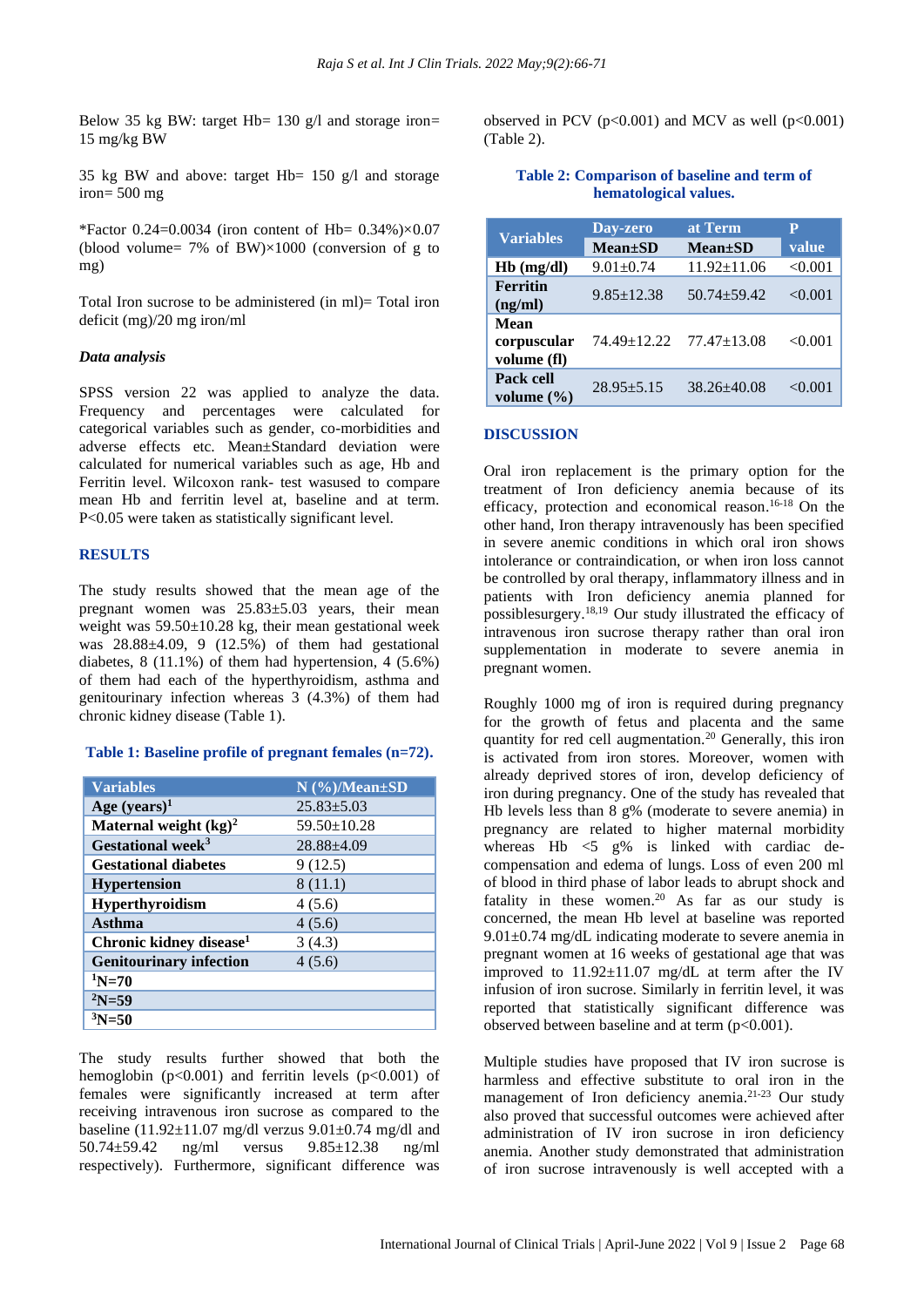safety profile and efficiently increases the Hb levels and brings back the body iron to the normal level in anemic patients. The mean rising of Hb level was 3.29 g/dl in women while 4.58 g/dl in men; above 80% of women and 90% of men gave a positive outcome to IV iron therapy and improvement of anemia was achieved in approximately 70% of thepatients.<sup>22</sup> Our study was inconsistent with the above mentioned study, that showed average increase of 2.91 mg/dl of Hb level at term in pregnant women after administration of IV iron sucrose with the significant difference  $(p<0.001)$  between baseline and term.

A randomized control assessment reported by Neeru et al, utilized iron sucrose intravenously in contrast with oral iron for management of iron deficiency anemia and observed that efficacy of iron sucrose was more in raising hemoglobin level significantly (23.62% vs 14.11% in oral iron)  $(p<0.05)$ .<sup>24</sup> Our study findings were consistent with the above mentioned study revealed that intravenous iron sucrose increased the Hb level from the baseline to term  $(9.01 \pm 0.74 \text{ mg/dl} \text{ versus } 11.92 \pm 11.07 \text{ mg/dl} \text{ with }$ significant difference (p<0.001).

A retrospective study by Haldar et al on 990 pregnant women who were injected with 400 mg of iron sucrose intravenously at two primary health care centers in country side of India, observed that average rise of Hb level was 1.76 g%.<sup>25</sup> Our study results were contradictory with the above-cited study that revealed that after a dose of 200 mg of IV iron sucrose twice weekly, it was observed that mean increase of Hb level was 11.92±11.07 mg/dl at term after receiving intravenous iron sucrose.

In another randomized study by Dubey et al after administration of iron sucrose intravenously or oral iron in 200 pregnant women, it was observed that iron sucrose augmented hemoglobin level and iron stores more rapidly as compared to oral iron significantly  $(p<0.001)$ .<sup>26</sup> Our study showed consistency with the above research, indicated that IV iron sucrose than the oral iron supplementation significantly increased the hemoglobin  $(p<0.001)$  as well as ferritin level  $(p<0.001)$  between baseline and term. Hence improves the iron deficiency anemia in pregnant women more rapidly as compared to oral iron supplementation.

Another researcher Perewunsnyk et al analyzed 400 pregnant women receiving 2000 ampoules of iron sucrose in which only 0.5% cases were reported the side effects such as metallic taste, reddening of the face and inflammatory reaction at the site of injection.

The high acceptance of the drug has been partially accredited to sluggish discharge of iron from the iron sucrose complex and also because of low tendency to cause allergic reaction of sucrose. <sup>27</sup> The finding of the above study is contradictory to present study, where no major side effect was reported.

Interestingly, three marketable formulations; Iron dextran, sodium ferric gluconate complex and iron sucrose are presently existing for intravenous iron treatment. All existing parenteral iron preparations can cause side-effects temporarily, like metallic taste, backache, vomiting, diarrhea, pain in abdomen, low blood pressure and allergic or even anaphylactic reactions.<sup>28</sup> Symptoms of anaphylaxis such as difficulty in breathing, pain in chest, angioedema, urticaria with low blood pressure, are usually abrupt, rapid, and severe, generally happening in concurrence with the initial dose of parenteral iron.<sup>29</sup> However, the present study does not reported any side effects related with the iron sucrose therapy.

Regarding cost effectiveness, an open label randomized controlled trial (RCT) was carried out in India across four government medical colleges, comparing cost efficiency of intravenous (IV) iron sucrose and oral iron for the remedy of anemia in pregnant women. IV iron sucrose was estimated to be more expensive but more effectual as compared to the oral therapy for treatment of severe anemia. On the other hand, IV iron sucrose decreases the chances of blood transfusion among pregnant women with severe anaemia.<sup>30</sup> As far as present study is concerned, IV iron sucrose (Axifer) was economical but more effective than IV iron therapy (Venofer), which reduces the probability of blood transfusion during pregnancy with iron deficiency anemia.

Thus, it has been proved that iron sucrose is well accepted as a parenteral iron preparation and has better and rapid results to raise hemoglobin levels following 3 weeks after treatment and at term with a considerable increase in serum ferritin levels as well, which is more imperative to compensate the probable loss of blood at the stage of delivery and lactational requirement. However, the study might not be immune from selection bias due to the non-probability sampling technique. Furthermore, it was a single center study so the results cannot be generalized to larger population.

### **CONCLUSION**

This study concluded that the administration of iron sucrose intravenously (Axifer) is a secure and effective choice in the management of iron deficiency anemia in pregnant women particularly for those who had inadequate response to oral iron supplementation. Intravenous iron sucrose is well accepted along with controllable safety profile clinically and enhanced Hemoglobin and ferritin level both and thus decrease complications during pregnancy due to iron deficiency anemia.

#### **ACKNOWLEDGEMENTS**

We are thankful to Mr. Faraz Alam for providing logistic support of this research project.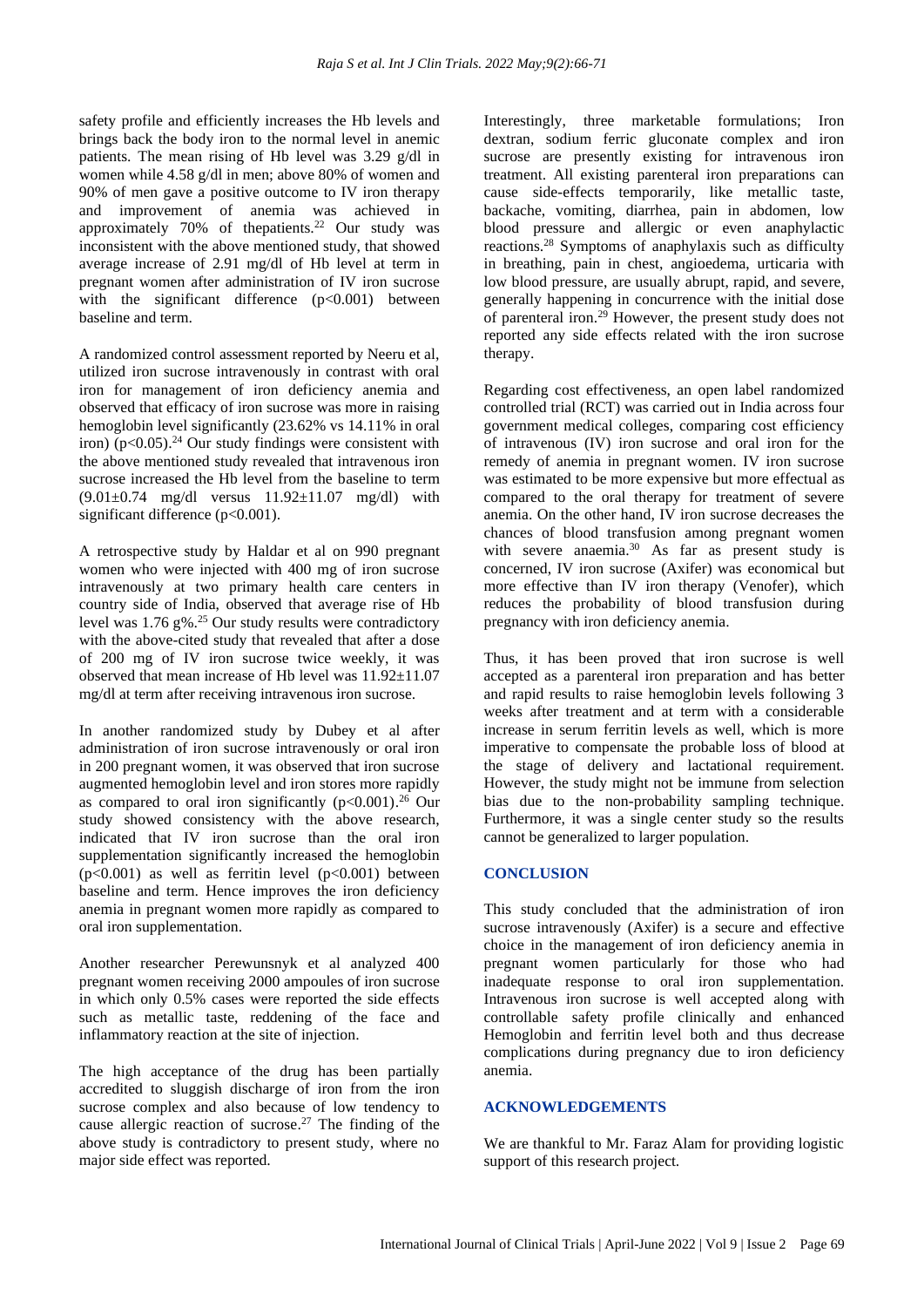*Funding: Pharm Evo Private Limited Conflict of interest: None declared Ethical approval: The study was approved by the Institutional Ethics Committee*

#### **REFERENCES**

- 1. WHO. Maternal Health and Safe Motherhood Programme & World Health Organization. Nutrition Programme. The prevalence of anaemia in women : a tabulation of available information, 2021. Available at: at: https://apps.who.int/iris/handle/10665/5. Accessed on 20 November 2021.
- 2. Ansari NB, Badruddin SH, Goldenberg RL. Anemia prevalence and risk factors in pregnant women in an urban area of Pakistan. FoodNutr Bull. 2008;29(2):132-9.
- 3. van den Broek N. Anaemia in pregnancy in developing countries. Br J ObstetGynaecol. 1998;105(4):385-90.
- 4. Gopalan C. Current food and nutrition situation in south Asian and south-east Asian countries. Biomed Environ Sci. 1996;9(2-3):102-16.
- 5. Seshadri S. Prevalence of micronutrient deficiency particularly of iron, zinc and folic acid in pregnant women in South East Asia. Br J Nutr. 2001;85(suppl 2):S87-92.
- 6. Cao C, O'Brien KO. Pregnancy and iron homeostasis: an update. Nutr Rev. 2013;71(1):35-51.
- 7. Burke RM, Leon JS, Suchdev PS. Identification, prevention and treatment of iron deficiency during the first 1000 days. Nutrients. 2014;6(10):4093-114.
- 8. Scholl TO. Iron status during pregnancy: setting the stage for mother and infant. Am. J. Clin. Nutr. 2005;81(5):S1218-22.
- 9. Zimmermann MB, Hurrell RF. Nutritional iron deficiency. Lancet. 2007;370(9586):511-20.
- 10. Congdon EL, Westerlund A, Algarin CR. Iron deficiency in infancy is associated with altered neural correlates of recognition memory at 10 years. J. Pediatr. 2012;160(6):1027-33.
- 11. Peña-Rosas JP, De-Regil LM, Dowswell T, Viteri FE. Daily oral iron supplementation during pregnancy. Cochrane Database Syst Rev. 2012;12:CD004736.
- 12. Haider BA, Olofin I, Wang M, Spiegelman D, Ezzati M, Fawzi WW. Nutrition Impact Model Study Group (anaemia). Anaemia, prenatal iron use, and risk of adverse pregnancy outcomes: systematic review and meta-analysis. BMJ. 2013;346.
- 13. Silverstein SB, Rodgers GM. Parenteral iron therapy options. Am J Hematol. 2004;76(1):74-8.
- 14. Van Wyck DB, Cavallo G, Spinowitz BS, Adhikarla R, Gagnon S, Charytan C et al. Safety and efficacy of iron sucrose in patients sensitive to iron dextran: North American clinical trial. Am J Kidney Dis. 2000;36(1):88-97.
- 15. Kriplani A, Mahey R, Dash BB, Kulshreshta V, Agarwal N, Bhatla N. Intravenous iron sucrose therapy for moderate to severe anaemia in pregnancy. Indian J Med Res. 2013;138(1):78-82.
- 16. Auerbach M, Ballard H. Clinical use of intravenous iron: administration, efficacy, and safety. iron: administration, efficacy, and safety. Hematology Am SocHematolEduc Program. 2010;2010:338-47.
- 17. Cançado RD, Lobo C, Friedrich JR. Tratamento da anemia ferropriva com ferro via parenteral. Rev Bras HematolHemoter. 2010;32(2):121-8.
- 18. Muñoz M, Breymann C, García-Erce JA, Gómez-Ramírez S, Comin J, Bisbe E. Efficacy and safety of intravenous iron therapy as an alternative/adjunct to allogeneic blood transfusion. Vox Sang. 2008;94(3):172-83.
- 19. Lindgren S, Wikman O, Befrits R, Blom H, Eriksson A, Granno C et al. Intravenous iron sucrose is superior to oral iron sulphate for correcting anaemia and restoring iron stores in IBD patients: A randomized, controlled, evaluator-blind, multicentre study. Scand J Gastroenterol. 2009;44(7):838-45.
- 20. Toteja GS, Singh P, Dhillon BS, Saxena BN, Ahmed FU, Singh RP et al. Prevalence of anemia among pregnant women and adolescent girls in 16 districts of India. Food Nutr Bull. 2006;27(4):311-5.
- 21. Al RA, Unlubilgin E, Kandemir O, Yalvac S, Cakir L, Haberal A. Intravenous versus oral iron for treatment of anemia in pregnancy. Obstet Gynecol. 2005;106(6):1135-40.
- 22. Cançado RD, Novis de Figueiredo PO, AlbeOlivatoMS,Chiattone CS. Efficacy and safety of intravenous iron sucrose in treating adults with iron deficiency anemia. Rev Bras HematolHemoter. 2011;33(6):439-43.
- 23. Bhandal N, Russell R. Intravenous versus oral iron therapy for postpartum anaemia. BJOG. 2006;113(11)1248-52.
- 24. Neeru S, Nair NS, Rai L. Iron sucrose versus oral iron therapy in pregnancy anemia. Indian J Comm Med. 2012;37(4):214-8.
- 25. Haldar P, Kant S, Yadav V, Majhi J, Malhotra S, Kaur R et al. Effect of intravenous iron sucrose on hemoglobin level, when administered in a standarddose, to anemic pregnant women in rural Northern India. J Family Med Prim Care. 2018;7(4):762.
- 26. Dubey S, Suri V, Aggarawal N, Das R. Is it safe to use intravenous iron sucrose during pregnancy? a randomized controlled trial. Int J ReprodContraceptObstet Gynecol. 2013;2(4):544-9.
- 27. Perewusnyk G, Huch R, Huch A, Breymann C. Parenteral iron therapy in obstetrics: 8 years experience with iron-sucrose complex. Br J Nutr. 2002;88(1):3-10.
- 28. Chandler G, Harchowal J, Macdougall IC. Intravenous iron sucrose: establishing a safe dose. Am J Kidney Dis. 2001;38(5):988-91.
- 29. National Kidney Foundation. KDOQI Clinical Practice Guidelines and Clinical Practice